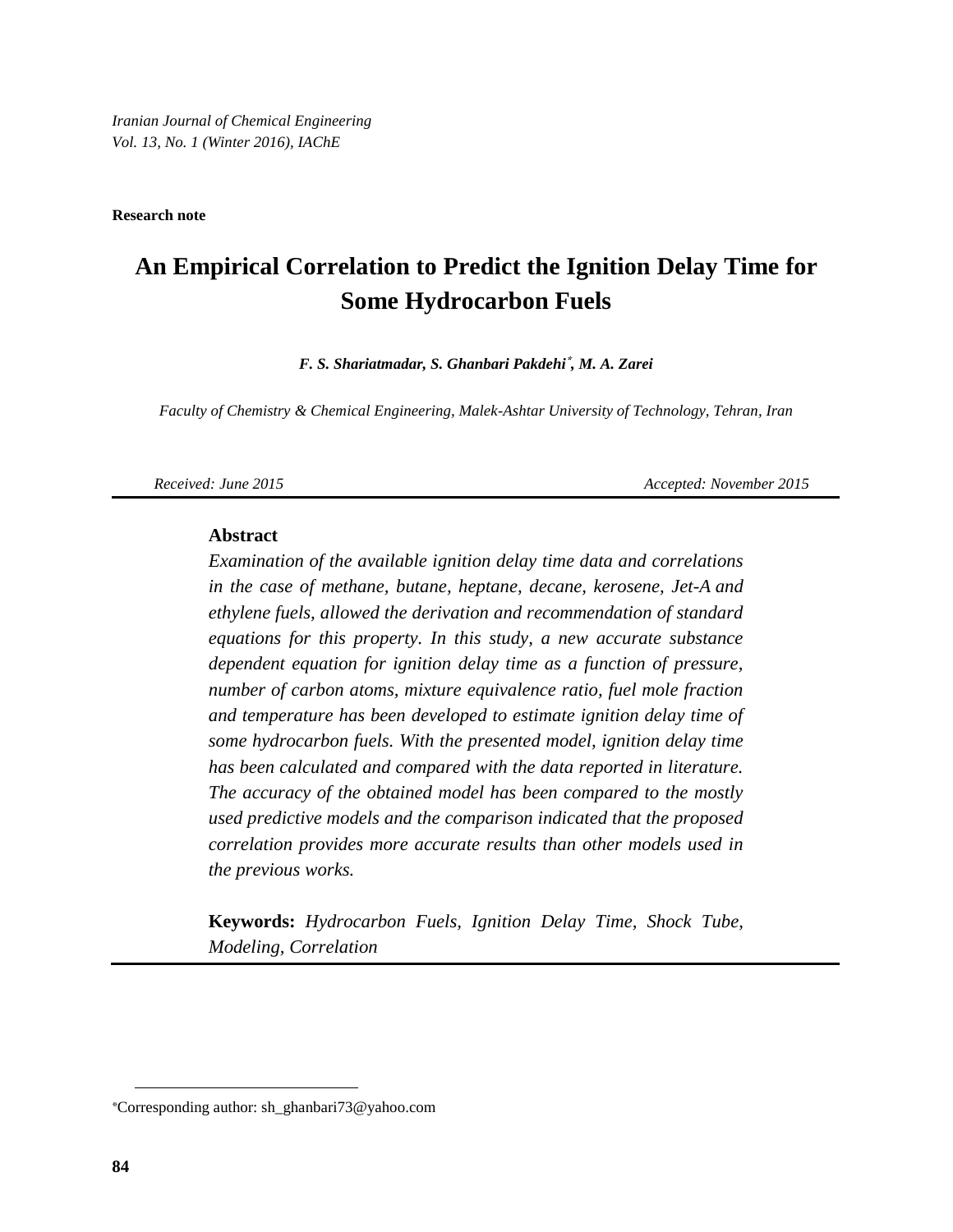# **1. Introduction**

When a suitable fuel-oxidizer mixture is contained in a vessel, a chemical reaction will occur. If this reaction is an accelerating exothermic reaction, it will result in combustion accompanied by the formation of a visible flame. The time between the first contact of the reactants and the formation of a visible flame is named Ignition delay time [1-3]. Ignition delay of fuels is affected by many factors. The main parameters affecting on ignition delay are: temperature, pressure, fuel concentration, composition of fuel, oxidizer concentration, type of surface of reaction vessel, physical characteristics of vessel, the condition of mixture flow and method of fuel injection [1,3].

Although numerous ignition delay time studies were previously conducted, many hydrocarbon species relevant to practical fuels have not been extensively studied. Also, due to the large number of hydrocarbons that exist in practical fuels, it is clearly advantageous to develop a method that will reduce the number of experimental studies needed to determine the ignition delay characteristics of hydrocarbons. Establishing a method that enables ignition delay time measurements to be directly compared when obtained over different conditions would clearly be beneficial. A number of different methods have been employed for analyzing the ignition delay time measurements. Perhaps the most useful is the one that involves performing regression analysis on the experimental data, and using the resultant empirical regression coefficients to express the ignition delay time as a function of key parameters. The

development of correlations facilitates the comparison of ignition delay time data among studies, and enables the ignition delay time sensitivity to a particular parameter to be explicitly stated [2,4-6]. Correlations also guide the experimentalists in the design of data sets by reducing the number of experimental conditions needed to fully examine the ignition behavior of a particular fuel [4,6].

Numerous ignition delay time studies have been conducted over a wide range of conditions and for a variety of fuels by using shock tubes. As an experimental device, shock tubes are widely used to investigate the chemical kinetic behavior of reactive mixtures. The shock tube is preferred as it is a simple and unique device that allows fuels to be exposed to different temperatures, pressures and residence times similar to engine conditions [7]. In most of the shock tube studies, the experimental results of ignition delay time have been correlated with particular empirical equations.

Meredith *et al*. [3] derived a correlation for more than 500 methane-oxygen ignitiondelay measurements over a temperature range of 1250–2500 K:

# $\tau = 2.21 \times 10^{-14}$  exp  $(45000 / RT)[O_2]^{-1.05}[CH_4]^{0.33}$  (1)

An experimental study was performed by Petersen *et al*. [8] to determine ignition delay times for  $CH_4/O_2/diluent$  mixtures. The temperatures and pressures used were 1040- 1600 K and 35-260 atm, respectively. The  $CH<sub>4</sub>/O<sub>2</sub>/diluent mixtures had an equivalence$ ratio of 0.4, 3.0, or 6.0 with  $N_2$ , Ar or He as the bath gas. A comparison of the ignition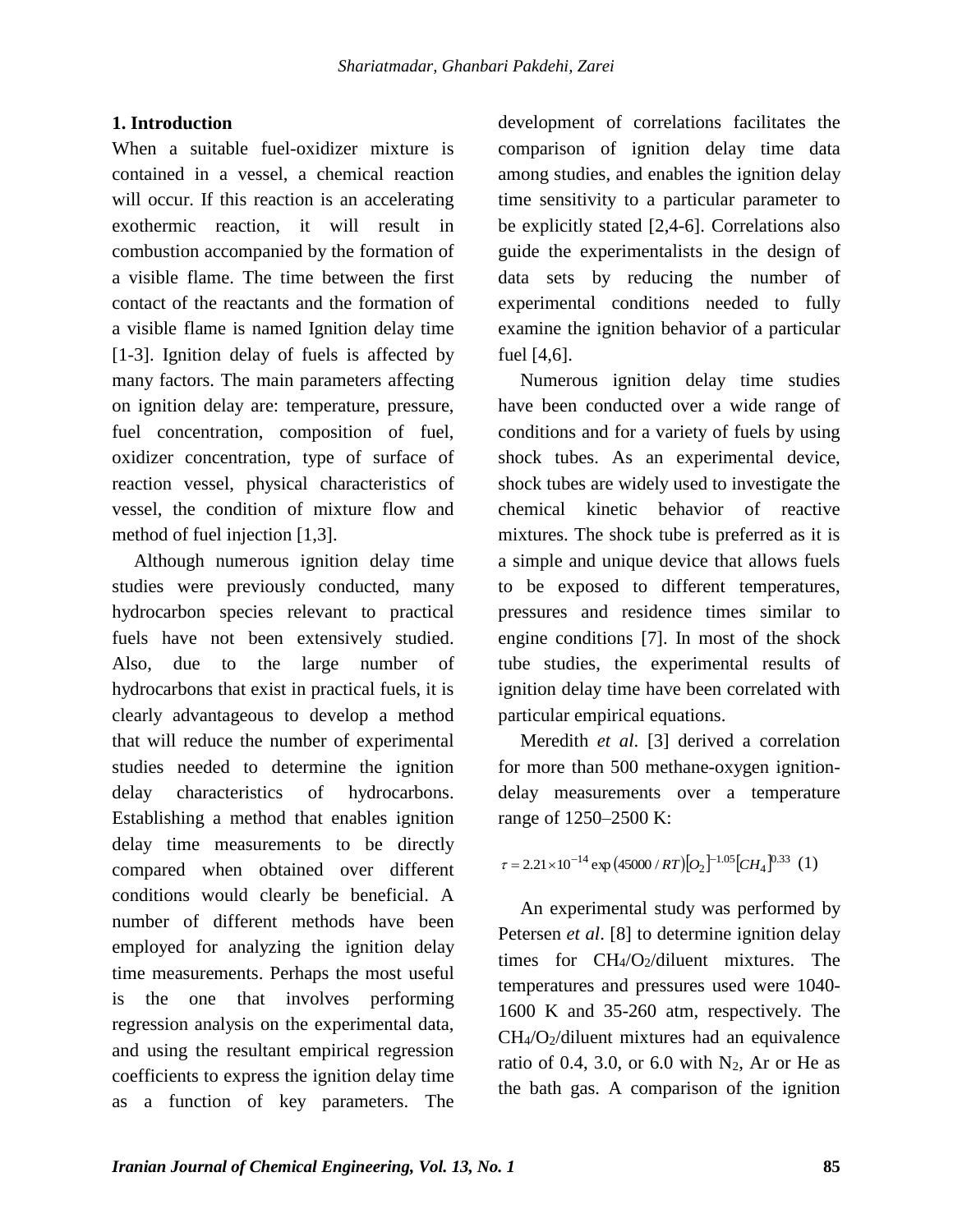delay times for each mixture resulted in two expressions. The subsequent high temperature correlation was:

$$
\tau_{ign}=1.26\times10^{-14}\left[CH_4\right]^{-0.02}\left[O_2\right]^{-1.2}\exp\left(32700\,/\,RT\right)\,\,(2)
$$

And the corresponding low-temperature expression was:

$$
\tau_{ign} = 4.99 \times 10^{-14} \left[ CH_4 \right]^{-0.38} [O_2]^{-1.31} \exp(18950/RT)
$$
 (3)

In another work, Petersen *et al*. [9] investigated various CH4-O<sup>2</sup> mixtures in argon baths over 1250-2100 K and 8-85-atm. The resulting data were correlated using the following empirical expression:

$$
\tau = 1.08 \times 10^{-14} \left[ O_2 \right]^{-1.12} \left[ CH_4 \right]^{0.36} \exp(47/RT) \tag{4}
$$

Grillo *et al*. [10] have measured ignition delay times in homogeneous  $CH<sub>4</sub>-O<sub>2</sub>$  and  $CH_4-O_2-N_2$  mixtures diluted in argon. The mixtures were heated in a shock tube to the temperatures range of 1640-2150 K and pressures 1-6 atm. For both mixtures, the measured ignition delay times were correlated using the empirical expression:

$$
\tau_i = 4.4 \times 10^{-15} \exp(52300/RT) [CH_4]^{0.33} [O_2]^{-1.03} (5)
$$

Horning *et al*. [2,5] measured ignition delay times of butane fuel over the temperature range of 1250-1750 K, pressure range of 1-6 atm and mixture compositions of 2-20% oxygen with an equivalence ratio of 0.5 to 2. A Regression analysis of measurements yielded the following correlations:

$$
\tau = 7.63 \times 10^{-8} \left[ n - C_4 H_{10} \right]^{0.99} \left[ O_2 \right]^{-1.61} e^{42850/RT} \tag{6}
$$

$$
\tau = 3.57 \times 10^{-5} P^{-0.64} X_{O_2}^{-0.62} \Phi^1 e^{41000/RT}
$$
 (7)

In addition, they measured heptane ignition delay times at the same condition [2, 5]. The data were correlated as follow:

$$
\tau = 4.54 \times 10^{-8} \left[ n - C_7 H_{16} \right]^{0.95} \left[ O_2 \right]^{-1.58} e^{45000/RT} \tag{8}
$$

$$
\tau = 6.67 \times 10^{-6} P^{-0.61} X_{O_2}^{-0.68} \Phi^{0.96} e^{44600/RT}
$$
 (9)

Davidson *et al*. [4,5] found in their laboratory that for n-heptane, ignition delay times could be correlated well in the form of equation (9). Under these conditions, Burcat *et al*. [3,4,11] developed a correlation over the temperature range of 1150–1410 K, pressures of approximately 6–8 atm, and equivalence ratios of 0.5 and 1.0 [3,4,11].

$$
\tau = 3.2 \times 10^{-12} \exp(35300/RT) [C_7 H_{16}]^{0.2} [O_2]^{-1.1} [Ar]^{0.6} (10)
$$

Meredith *et al*. [3] reported the ignition delay time correlation for heptane as follows:

$$
\tau = 6.76 \times 10^{-15} \exp(40160/RT) [C_7 H_{16}]^{0.4} [O_2]^{-1.2}
$$
 (11)

The ignition delay of n-decane and oxygen was investigated by Olchanski *et al*. [12] for a series of mixtures ranging from 0.49 to 1.5% decane and 4.16 to 23.25% O<sup>2</sup> diluted in argon in a heated shock-tube. The temperature and pressure ranges were 1239– 1616 K and 1.82–10 atm, respectively. An overall ignition delay equation was deduced for 144 experiments:

$$
\tau = 10^{-12} \exp(34240/RT) [C_{10}H_{22}]^{0.6} [O_2]^{-1.305} [Ar]^{0.08} \quad (12)
$$

Liang *et al*. [13-17] measured ignition delay times of China No. 3 aviation kerosene using a heated shock tube. Experimental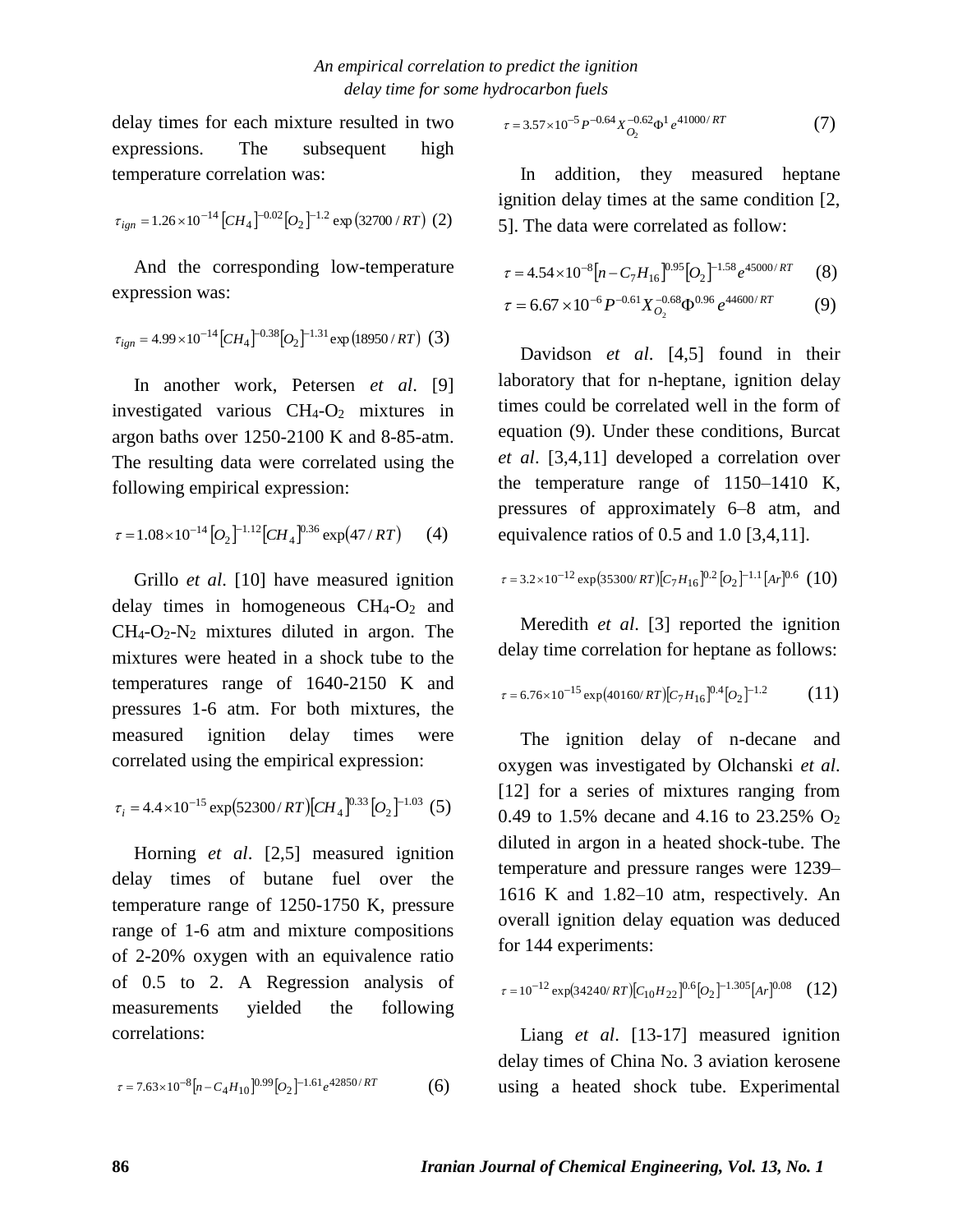conditions covered a temperature range of 820–1500 K, at pressures of 5.5, 11 and 22 atm, equivalence ratios of 0.5, 1 and 1.5, and oxygen concentration of 20%. The correlations were obtained in the following form:

$$
\tau = 3.2 \times 10^{-11} \left[ \text{Keros} \, \text{Rg} \right]^{0.22} \left[ O_2 \right]^{-1.09} \, \text{exp} \left( 69941 / \text{RT} \right) \tag{13}
$$
\n
$$
\tau = 4.72 \times 10^{-7} \, P^{-0.88} \, \Phi^{0.23} \, \text{exp} \left( 62092 / \text{RT} \right) \tag{14}
$$

Zhukov *et al*. [18-20] measured ignition delay times for mixtures of Jet-A with air at pressures of 10 and 20 atm. The measurements were performed for the lean, stoichiometric and rich mixtures  $(\Phi=0.5;1;2)$ behind the reflected shock wave in the temperature range of 1040–1380 K. The experimental data was summarized in a single expression:

$$
\tau_{ign} = 1.31 \times 10^{-3} \cdot (P)^{-0.67} \cdot \Phi^{-0.6} \cdot \exp(30.4/RT) \tag{15}
$$

Meredith *et al*. [3] tested three ethylene/oxygen/argon mixtures with equivalence ratios of 0.5, 0.75, and 1.0 at reaction pressures of 5–8 atm and temperatures ranging from 1125 to 1410 K. A least-square fit of the combined data was the follow expression:

$$
\tau = 2.82 \times 10^{-17} \exp(35000/RT)[Q_2]^{-1.2} \tag{16}
$$

Baker and Skinner [21,22] conducted ethylene studies in argon over a wide range of equivalence ratios ( $\Phi$ =0.13,0.5,1 and 2) at pressures of 3 and 12 atm covering a temperature range of 1050–1550 K. They obtained an overall correlation equation:

$$
\tau = 10^{-19} \left[ C_2 H_4 \right]^{0.3} \left[ O_2 \right]^{-1.1} \left[ Ar \right]^{0.4} e^{34200/RT} \tag{17}
$$

Hidaka *et al*. [21,23] studied ignition of ethylene at varied pressures of 1–5 atm and the temperature range of 1400–2300 K. They derived an experimental correlation as given below:

$$
\log \tau_{CH} [O_2] = -11.45 + \frac{27.5 \times 10^3}{4.58T}
$$
 (18)

Petersen *et al*. [21,24] conducted ethylene experiments at pressures of 1–3 atm, argon diluents of 98–96% ( $\Phi$ =0.5 and 1.0) and a temperature range of 1250–1700 K. They obtained the correlation:

$$
\tau = 3.3 \times 10^{-7} \left[ C_2 H_4 \right]^{0.19} \left[ O_2 \right]^{-0.95} \left[ Ar \right]^{0.04} \exp(26600/RT) \tag{19}
$$

In another work, Saxena *et al*. [21] investigated ethylene combustion at a temperature range of 1000–1650 K, at pressures of 2, 10 and 18 atm, and equivalence ratios of 3 and 1. The correlation obtained based on the data, is given as shown below:

$$
\tau = 10^{-29.5405} T^{6.7} e^{23840.1/T} \left[ C_2 H_4 \right]^{0.07} \left[ O_2 \right]^{-0.92} \left[ Ar \right]^{0.41} (20)
$$

Different correlations forms have been previously employed for similar fuels. This subject makes it difficult to directly compare the results from different studies. The goal of this work is to obtain an empirical ignition delay time correlation for some hydrocarbon fuels which have individual models in literature.

# **2. The proposed ignition delay time correlation**

This work tried to find an ignition delay time correlation with high accuracy compared to other models, which were mentioned above.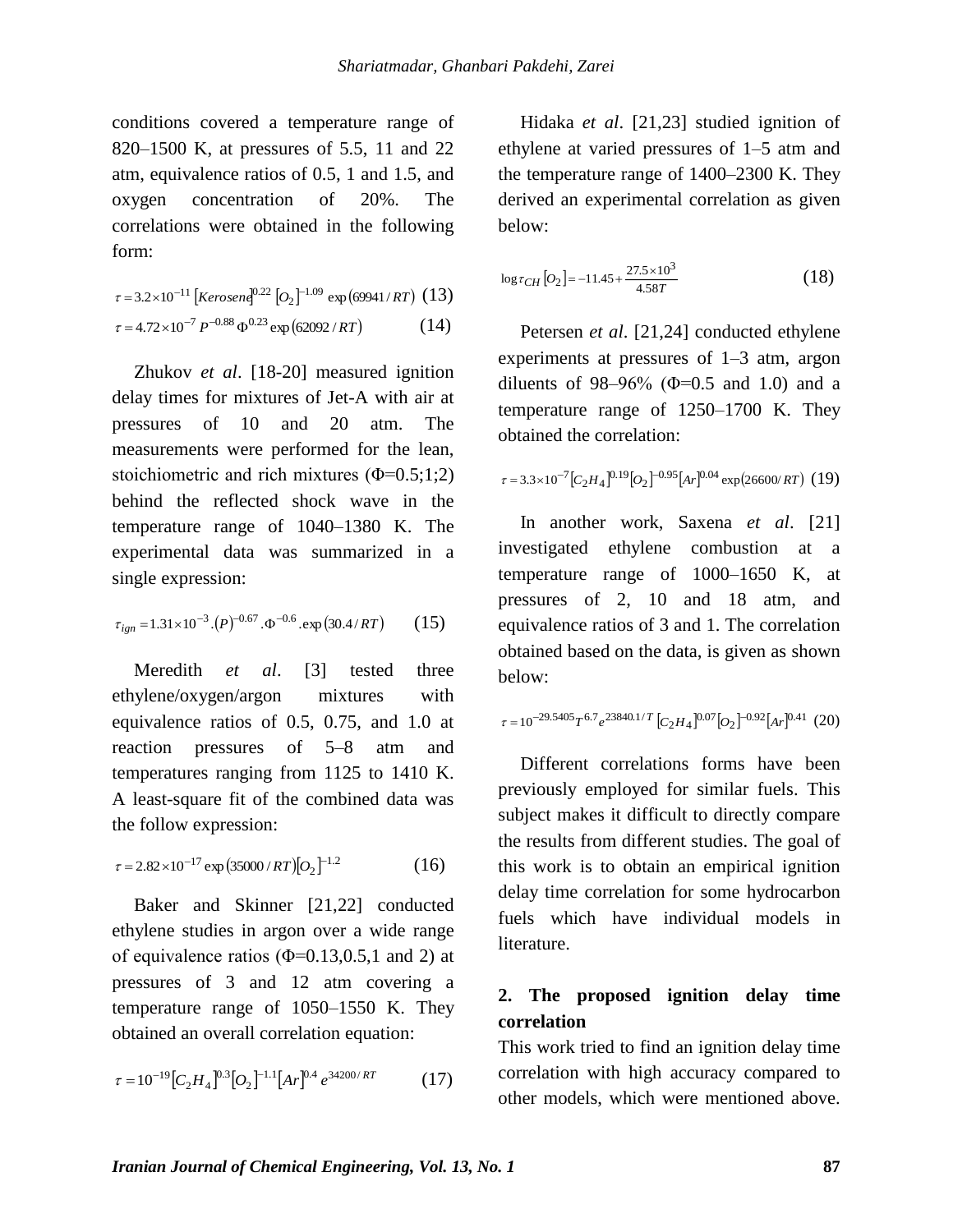The available data in sources were used to propose a general model for some hydrocarbon fuels (methane, butane, heptane, decane, kerosene, Jet-A, and ethylene). After regression analysis on the available experimental data (75% of data bank), a new equation was suggested as follows:

$$
\tau=\!\!\left[b_1\!\times\!p^{b_2}\!\times\!c^{b_3}\!\times\!\phi^{b_4}\!\times\!x_{\,
$$
}b\_{\,5}\!\times\!{\exp}(\frac{b\_6+(b\_7\!\times\!T)}{(b\_8\!\times\!T)+b\_9})\right]\cdot\!(\frac{b\_10\!\times\!R\times\!T)}{P}\quad (21)

where  $b_1$  is simply a scaling constant, pressure (P) is in atm, C is the number of carbon atoms in the molecule, Φ is the mixture equivalence ratio, X<sub>fuel</sub> is the fuel

**Table 1**

Tuned coefficients of new proposed model.

mole fraction, T is temperature in Kelvin, R is the universal gas constant  $(1.987)$ , and  $b<sub>2</sub>$ to  $b_{10}$  are the empirically determined regression coefficients (which are individual for every fuel) and have been presented in Table 1.  $b_2$  to  $b_{10}$  are tuned coefficients that have been determined by using least square curve fitting method and Marquardt-Levenberg algorithm which minimize the sum of the squared differences between the values of the observed and predicted values of the dependent variables. Sigma Plot software (version 11) was used to find coefficients.

| <b>Fuel</b>     |           |                |                |        |                | <b>Coefficients</b> |              |           |                |           |
|-----------------|-----------|----------------|----------------|--------|----------------|---------------------|--------------|-----------|----------------|-----------|
|                 | $b1$      | $\mathbf{b}_2$ | $\mathbf{b}_3$ | $b4$   | $\mathbf{b}_5$ | $\mathbf{b}$        | $\mathbf{b}$ | bs        | b <sub>9</sub> | $b_{10}$  |
| <b>Methane</b>  | 1.7519E-7 | $-0.7376$      | $-0.2400$      | 0.6083 | $-0.4826$      | 54094.5897          | $-19.5472$   | $-0.4459$ | 1679.3432      | $-0.0266$ |
| <b>Butane</b>   | 0.0229    | $-0.5822$      | 4.0321         | 1.9969 | $-0.7393$      | 10911.7813          | $-4.5336$    | 2.6952    | $-2733.9357$   | $-0.0066$ |
| Heptane         | 0.0007    | $-0.3978$      | 0.9230         | 0.8513 | $-0.3434$      | 30731.1524          | 5.6314       | 2.6702    | $-348.2348$    | 0.0299    |
| <b>Decane</b>   | 1.5559E-5 | $-0.5420$      | $-0.1547$      | 0.8000 | $-0.4802$      | 37670.3596          | $-23.7766$   | $-1.1938$ | 1934.3950      | $-0.0639$ |
| Kerosene        | 2.2980E-5 | $-0.2292$      | $-0.3421$      | 0.2376 | $-0.5377$      | 45532.1242          | $-13.6846$   | 0.1371    | 1577.4204      | $-0.7635$ |
| $Jet-A$         | 6.0713E-7 | $-0.6198$      | $-1.6776$      | 0.9037 | $-1.5976$      | 45155.9612          | $-25.8386$   | $-0.6299$ | 1338.2044      | $-0.1001$ |
| <b>Ethylene</b> | 1.1467E-7 | $-0.2018$      | $-7.5454$      | 0.7486 | $-1.1736$      | 45484.8801          | $-27.1435$   | $-0.7170$ | 1310.6492      | $-0.0524$ |

#### **3. Result and discussion**

The experimental ignition delay time data for mentioned fuels were collected from

different investigations and have been summarized in Table 2. The proposed model resulted from correlating 75% of these data.

#### **Table 2**

Ignition delay time data for hydrocarbon fuels in shock tube.

| <b>Fuel</b>    | Data<br>points           | T(K)      | P(atm)       | <b>Equivalence ratio</b><br>$(\Phi)$ | $\tau_{\rm ign}(\mu s)$ | <b>Reference</b> |
|----------------|--------------------------|-----------|--------------|--------------------------------------|-------------------------|------------------|
|                |                          | 1196-1722 | 2.54-477     | 0.5                                  | 12-445                  | [25]             |
|                | $\overline{\phantom{0}}$ | 1041-1607 | $12 - 263.6$ | $0.4 - 6$                            | 55-875                  | [8]              |
| <b>Methane</b> | 62                       | 1323-2096 | 8-86.8       | $0.5 - 4$                            | 6-908                   | $[9]$            |
|                | 10                       | 1645-2020 | 1.75-5.76    |                                      | 40-670                  | $[10]$           |
| <b>Butane</b>  | 39                       | 1352-1734 | 1.03-3.81    | $0.5 - 2$                            | 83-475                  | $[2]$            |
| Heptane        | 31                       | 1223-1427 | 4.1-7.78     | $0.5 - 1$                            | 88.5-844                | $[3]$            |
|                | 60                       | 1329-1676 | 1.14-5.71    | $0.5 - 2$                            | 86-488                  | $[2]$            |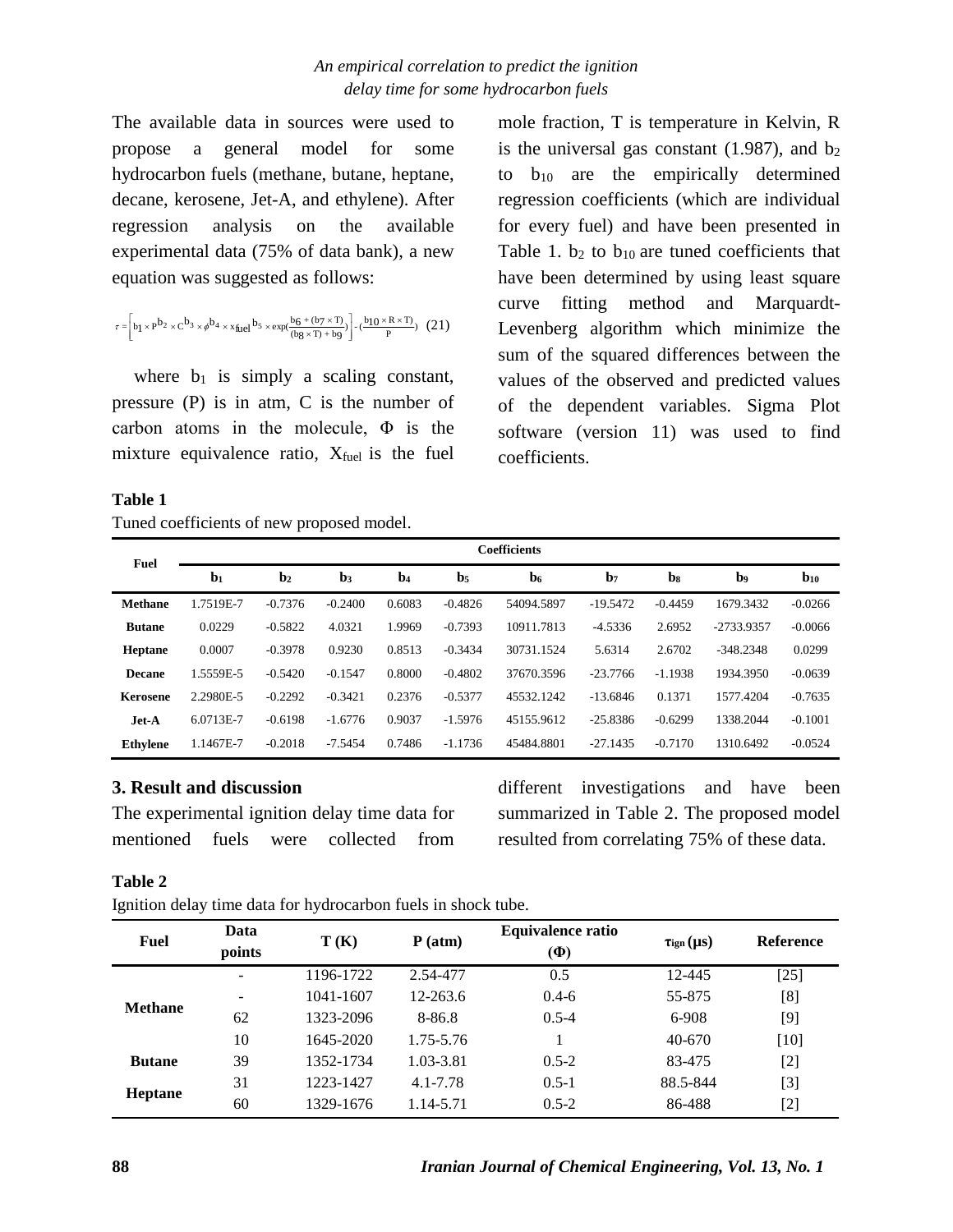|                 | 21                       | $1021.6-$    | 14.78-        | 0.5           | 133-5630    | $[7]$  |
|-----------------|--------------------------|--------------|---------------|---------------|-------------|--------|
|                 |                          | 1588.4       | 17.05         |               |             |        |
|                 | 30                       | 1237-1616    | $1.8 - 10$    | 1             | 21-792      | $[12]$ |
| <b>Decane</b>   | 25                       | 792-1321     | 10-102        | 1             | 39-337      | $[26]$ |
|                 | 6                        | 1397-1516    | $1.22 - 1.26$ | 1             | 124-480     | $[2]$  |
| <b>Kerosene</b> | 80                       | 822.3-1501.3 | $4.9 - 27.6$  | $0.5 - 1$     | 20.2-4919.3 | $[13]$ |
|                 | 40                       | 1043-1378    | $9.3 - 29.4$  | $0.5 - 2$     | 15-416      | $[20]$ |
| $Jet-A$         | 40                       | 1043-1378    | $9.3 - 29.4$  | $0.49 - 2.02$ | 15-416      | $[27]$ |
|                 | 44                       | 874-1229     | 17.3-50.9     | $0.5 - 1$     | 28-3109     | $[14]$ |
|                 | $\overline{\phantom{m}}$ | 1125-1414    | 4.83-7.89     | $0.5 - 1$     | 0.415-290   | $[3]$  |
|                 |                          | 1073-2211    | $1.3 - 4.8$   | 1             | 4.4-797.4   | $[28]$ |
| <b>Ethylene</b> | 121                      | 1000-1828    | $1.9 - 20.2$  | $1-3$         | 12-4404     | $[21]$ |
|                 | 54                       | 1253-1572    | $1.1 - 3.98$  |               | 66-248      | $[2]$  |

To compare the accuracy of the proposed empirical correlation with available models, the average absolute relative deviation percentage (AARD%), average relative deviation (ARD%), and  $R^2$  value were calculated. The mathematical definition of the parameters including AARD%, ARD%, and  $R^2$  values are given as shown below:

$$
AARD\% = \frac{1}{N} \sum_{i=1}^{N} \left| \frac{\tau_{i,\exp} - \tau_{i,\text{calc}}}{\tau_{i,\exp}} \right| \times 100
$$
 (22)

$$
ARD\% = \frac{1}{N} \sum_{i=1}^{N} \frac{\tau_{i,\exp} - \tau_{i,calc}}{\tau_{i,\exp}} \times 100
$$
 (23)

$$
R^{2} = 1 - \frac{\sum_{i=1}^{N} (\tau_{i,\exp} - \tau_{i,calc})^{2}}{\sum_{i=1}^{N} (\tau_{i,\exp} - \tau)^{2}}
$$
(24)

where  $\tau_{i,exp}$  is the experimental ignition delay time,  $\tau_{i,calc}$  is the estimated ignition delay time and  $\tau$  is the average value of the experimental ignition delay time. In Tables 3-9, the AARD%, ARD%, and  $R^2$  values of ignition delay time for models have been presented. These statistical parameters were calculated from the experimental data given in Table 2.

|         |            | <b>Ref.</b> [9] | <b>Ref.</b> [10] | <b>Total data</b> |
|---------|------------|-----------------|------------------|-------------------|
|         | Eq. $1$    | 89.658          | 21.036           | 80.127            |
|         | Eq. $2$    | 4235.539        | 2768.322         | 4031.759          |
| AARD%   | Eq. $3$    | 574401.592      | 327279.244       | 540079.043        |
|         | Eq. $4$    | 138.661         | 9.748            | 120.756           |
|         | Eq. $5$    | 91.231          | 31.457           | 82.929            |
|         | This study | 24.383          | 27.584           | 24.828            |
|         | Eq. $1$    | $-53.993$       | 11.323           | $-44.921$         |
|         | Eq. $2$    | -4235.349       | $-2768.322$      | $-4031.595$       |
| $ARD\%$ | Eq. $3$    | -574401.592     | -327279.244      | -540079.043       |
|         | Eq. $4$    | $-129.317$      | 0.133            | $-111.338$        |
|         | Eq. $5$    | $-84.046$       | $-30.928$        | $-76.668$         |

#### **Table 3**

Statistical parameters of this study compared with other models for methane/ $O<sub>2</sub>$  mixtures.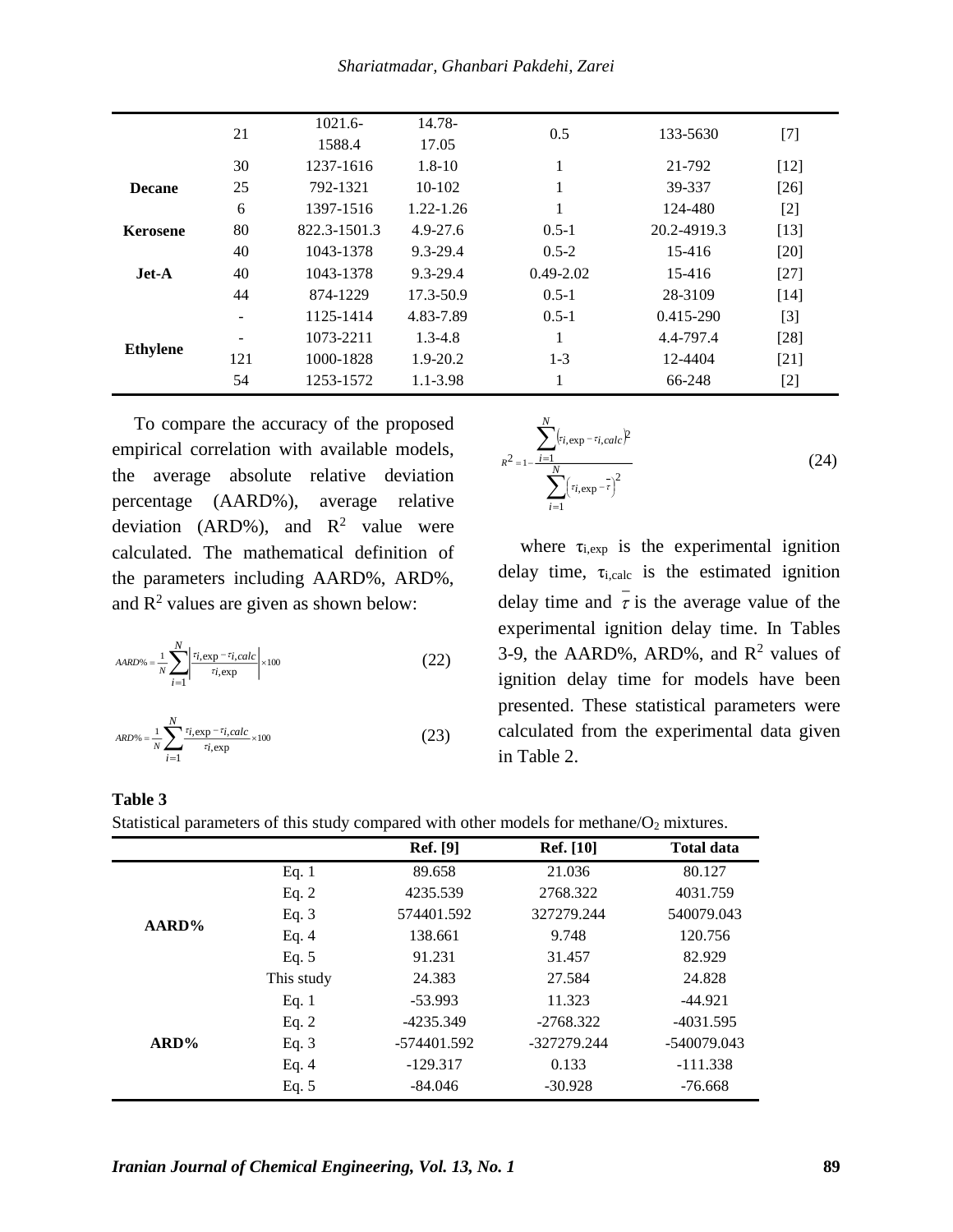|                | This study | $-1.837$   | $-6.929$   | $-2.544$   |
|----------------|------------|------------|------------|------------|
|                | Eq. $1$    | 0.473      | 0.786      | 0.521      |
|                | Eq. $2$    | $-1368.57$ | $-470.943$ | $-1231.29$ |
| $\mathbb{R}^2$ | Eq. $3$    | $-2762121$ | $-3423364$ | -23920465  |
|                | Eq. $4$    | $-0.441$   | 0.973      | $-0.224$   |
|                | Eq. $5$    | $-0.082$   | 0.956      | 0.076      |
|                | This study | 0.951      | 0.701      | 0.913      |
|                |            |            |            |            |

# *An empirical correlation to predict the ignition delay time for some hydrocarbon fuels*

### **Table 4**

Statistical parameters of this study compared with other models for butane/O<sub>2</sub> mixtures.

|                |            | ref. $[2]$ | <b>Total data</b> |
|----------------|------------|------------|-------------------|
|                | Eq. $6$    | 10.687     | 10.687            |
| AARD%          | Eq. 7      | 11.327     | 11.327            |
|                | This study | 5.885      | 5.885             |
|                | Eq. $6$    | 8.617      | 8.617             |
| $ARD\%$        | Eq. 7      | $-1.711$   | $-1.711$          |
|                | This study | $-0.257$   | $-0.257$          |
|                | Eq. $6$    | 0.870      | 0.870             |
| $\mathbb{R}^2$ | Eq. 7      | 0.936      | 0.936             |
|                | This study | 0.977      | 0.977             |

## **Table 5**

Statistical parameters of this study compared with other models for heptane/ $O_2$  mixtures.

|                |            | <b>Ref.</b> [2] | <b>Ref.</b> [3] | <b>Ref.</b> [7] | <b>Total data</b> |
|----------------|------------|-----------------|-----------------|-----------------|-------------------|
|                | Eq. $8$    | 12.789          | 21.973          | 73.378          | 26.691            |
|                | Eq. 9      | 8.081           | 23.654          | 84.329          | 26.688            |
| AARD%          | Eq. $10$   | 26.275          | 50.518          | 46.693          | 36.813            |
|                | Eq. 11     | 27.129          | 18.722          | 32.656          | 25.838            |
|                | This study | 17.914          | 20.614          | 14.892          | 18.095            |
|                | Eq. $8$    | $-9.328$        | $-4.336$        | $-33.218$       | $-12.426$         |
|                | Eq. 9      | $-1.442$        | $-5.659$        | $-44.828$       | $-10.744$         |
| $ARD\%$        | Eq. $10$   | 13.087          | $-49.814$       | $-27.613$       | $-11.954$         |
|                | Eq. 11     | $-21.960$       | $-12.034$       | 19.171          | $-11.500$         |
|                | This study | $-9.913$        | $-13.955$       | 11.273          | $-7.059$          |
|                | Eq. $8$    | 0.991           | 0.818           | $-1.088$        | $-0.859$          |
|                | Eq. 9      | 0.995           | 0.773           | -1.999          | $-1.668$          |
| $\mathbb{R}^2$ | Eq. $10$   | 0.923           | 0.598           | 0.372           | 0.425             |
|                | Eq. 11     | 0.968           | 0.868           | 0.925           | 0.927             |
|                | This study | 0.985           | 0.964           | 0.991           | 0.9900            |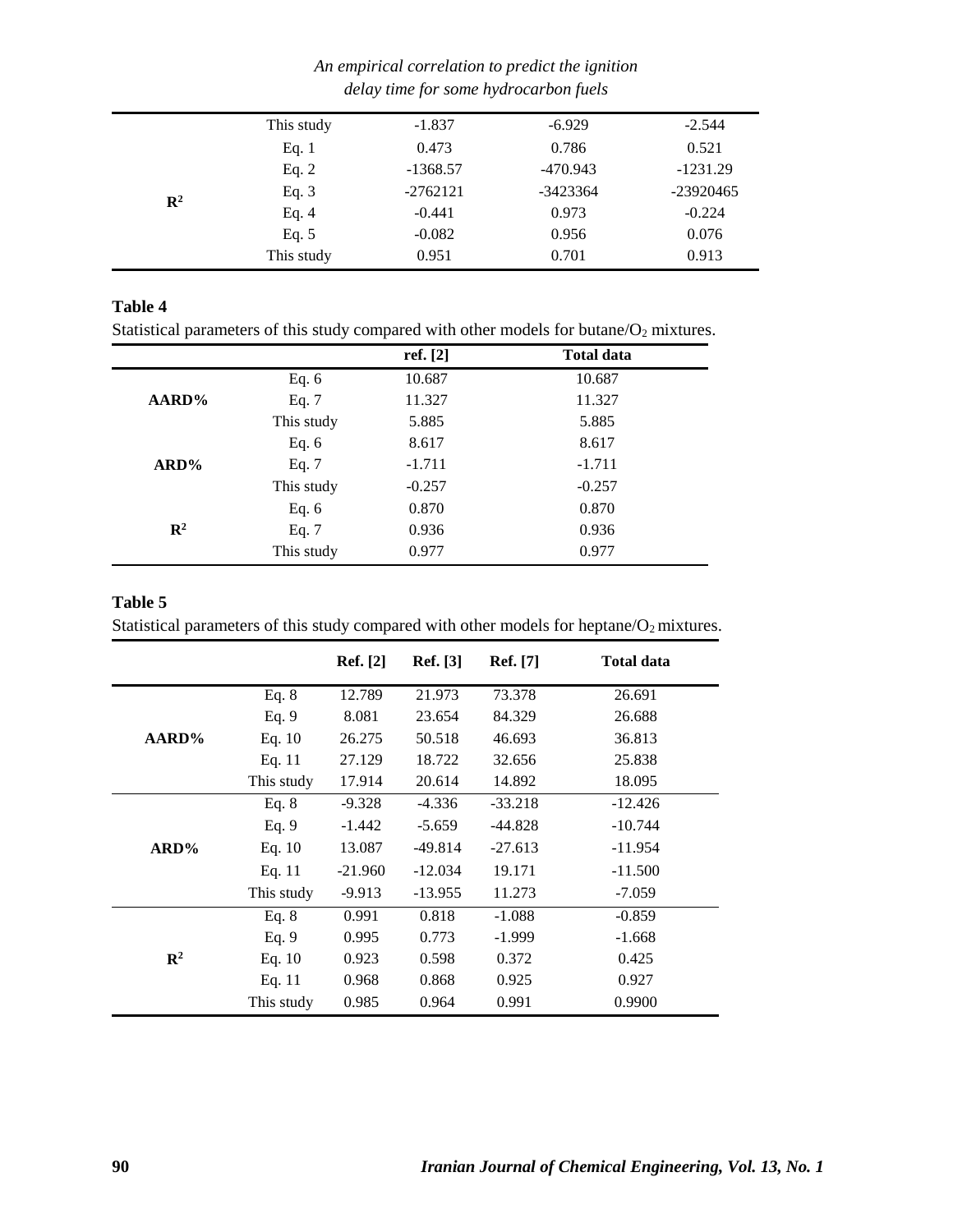|                |            | <b>Ref.</b> [2] | <b>Ref.</b> [12] | <b>Ref.</b> [26] | <b>Total data</b> |
|----------------|------------|-----------------|------------------|------------------|-------------------|
| AARD%          | Eq. 12     | 56.905          | 6.950            | 5269.833         | 2117.553          |
|                | This study | 16.583          | 33.920           | 30.418           | 30.628            |
| $ARD\%$        | Eq. 12     | $-56.905$       | 0.243            | $-5269.833$      | $-2114.022$       |
|                | This study | $-16.583$       | 2.457            | $-18.198$        | $-7.882$          |
| $\mathbf{R}^2$ | Eq. 12     | 0.045           | 0.983            | $-86821.9$       | $-9528.33$        |
|                | This study | 0.922           | 0.715            | 0.722            | 0.729             |

### **Table 6**

Statistical parameters of this study compared with other models for decane/ $O_2$  mixtures.

#### **Table 7**

Statistical parameters of this study compared with other models for kerosene/ $O_2$  mixtures.

|                |            | <b>Ref.</b> [13] | <b>Total data</b> |
|----------------|------------|------------------|-------------------|
|                | Eq. 13     | 26.350           | 26.350            |
| AARD%          | Eq. 14     | 38.894           | 38.894            |
|                | This study | 30.405           | 30.405            |
|                | Eq. 13     | 2.748            | 2.748             |
| $ARD\%$        | Eq. 14     | 34.632           | 34.632            |
|                | This study | $-9.793$         | $-9.793$          |
|                | Eq. 13     | 0.601            | 0.601             |
| $\mathbb{R}^2$ | Eq. 14     | 0.544            | 0.544             |
|                | This study | 0.849            | 0.849             |

#### **Table 8**

Statistical parameters of this study compared with other models for Jet-A/O<sub>2</sub> mixtures.

|                |            | Ref. [14] | <b>Ref.</b> [20] | <b>Ref.</b> [27] | <b>Total data</b> |
|----------------|------------|-----------|------------------|------------------|-------------------|
| AARD%          | Eq. 15     | 32.592    | 14.017           | 14.013           | 20.607            |
|                | This study | 11.357    | 20.930           | 21.005           | 17.558            |
| $ARD\%$        | Eq. 15     | 12.811    | $-1.466$         | $-1.752$         | 3.507             |
|                | This study | 3.670     | $-1.322$         | $-0.988$         | 0.557             |
| $\mathbf{R}^2$ | Eq. 15     | 0.005     | 0.986            | 0.986            | 0.148             |
|                | This study | 0.984     | 0.958            | 0.959            | 0.980             |

## **Table 9**

Statistical parameters of this study compared with other models for ethylene/ $O_2$  mixtures.

|       |        | <b>Ref.</b> [2] | <b>Ref.</b> [21] | Total data |
|-------|--------|-----------------|------------------|------------|
|       | Eq. 16 | 64.647          | 40.935           | 41.486     |
| AARD% | Eq. 17 | 99.999          | 99.999           | 99.999     |
|       | Eg. 19 | 14.046          | 47.999           | 41.702     |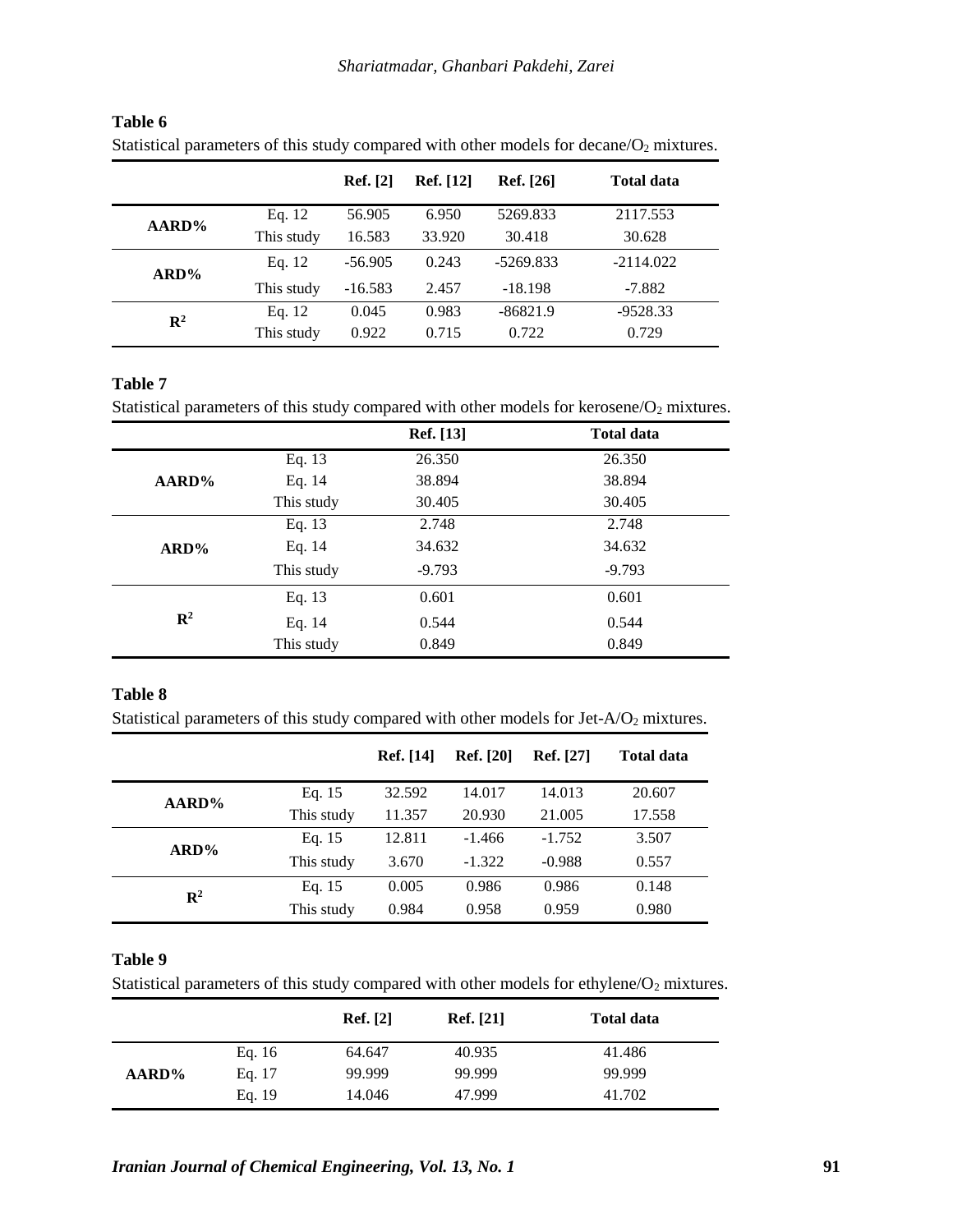|                | Eq. 20     | 35.243    | 68.831    | 62.454    |
|----------------|------------|-----------|-----------|-----------|
| $ARD\%$        | This study | 29.261    | 29.539    | 29.485    |
|                | Eq. 16     | $-64.166$ | $-23.972$ | $-25.883$ |
|                | Eq. 17     | 99.999    | 99.999    | 99.999    |
|                | Eq. 19     | 0.846     | 34.046    | 29.073    |
|                | Eq. $20$   | $-35.065$ | 10.169    | $-7.413$  |
|                | This study | $-11.797$ | 18.466    | 12.594    |
| $\mathbb{R}^2$ | Eq. 16     | 0.938     | 0.832     | 0.837     |
|                | Eq. 17     | 0.899     | $-0.453$  | $-0.412$  |
|                | Eq. 19     | 0.996     | 0.253     | 0.285     |
|                | Eq. $20$   | 0.987     | 0.364     | 0.389     |
|                | This study | 0.989     | 0.946     | 0.947     |

*An empirical correlation to predict the ignition delay time for some hydrocarbon fuels*

These tables show that the proposed correlation is more accurate than other models for total data in each fuel. The differences between AARD% of our model and previous correlations are considerable. For each fuel, the AARD% value of proposed model is the lowest. Only in case of kerosene fuel, the AARD% of new model is a little higher, which is negligible. Comparing the  $R^2$  value of total data for each fuel, it was shown that the proposed model had the value closer to 1. This means that, the calculated ignition delay time data are in agreement with the experimental ones. According to Tables 3-9, it is acknowledged that the available models in literature can predict only their data well. However, for the same fuel data from other literature, they cannot predict accurately. The new model is capable of correlating the

total data for each fuel in different references well.

To compare the accuracy of the presented empirical model, calculated ignition delay time data for every substance versus corresponded values in data bank have been drawn in Figs. 1-4. The aggregation of data around the bisector shows that the calculated ignition delay time data are close to experimental values in different ranges. For heavy hydrocarbon fuels (decane, kerosene, Jet-A), some data do not follow this condition. It can be related to measurement errors in experimental tests. In addition, it can be resulted because these fuels are a complex mixture of several hundreds of hydrocarbons including alkanes, cycloalkanes, aromatics and polycyclic compounds, and the detailed composition of them generally varies with each source.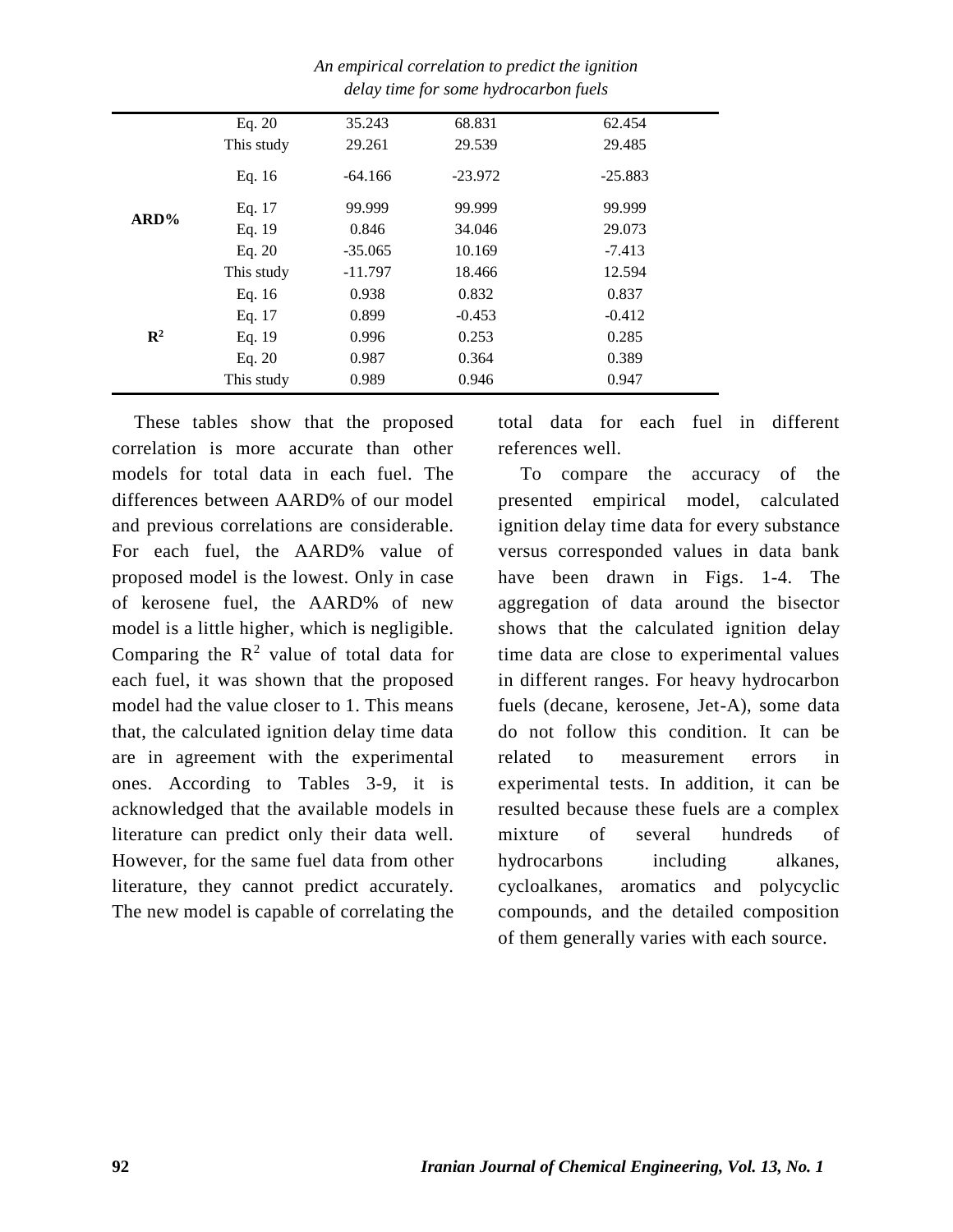

**Figure 1.** Accuracy of presented model versus sources data: (a) methane (b) butane.



**Figure 2.** Accuracy of presented model versus sources data: (a) heptanes (b) decane.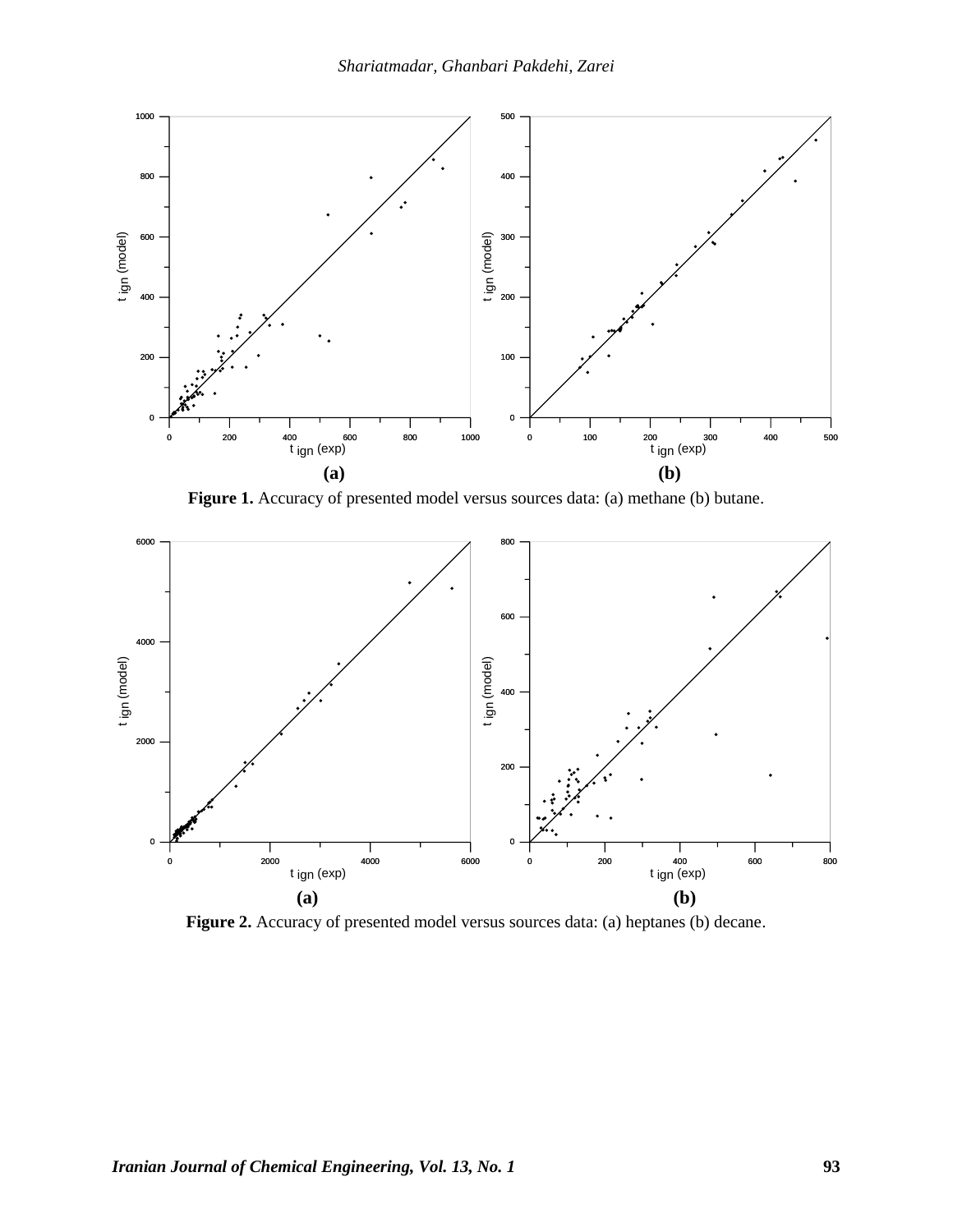*An empirical correlation to predict the ignition delay time for some hydrocarbon fuels*



**Figure 3.** Accuracy of presented model versus sources data: (a) kerosene (b) Jet-A.



**Figure 4.** Accuracy of presented model versus sources data: ethylene.

#### **4. Conclusions**

In the case of methane, butane, heptane, decane, kerosene, Jet-A and ethylene fuels, a new predictive correlation for the ignition delay time as a function of pressure, number of carbon atoms, mixture equivalence ratio*,* fuel mole fraction and temperature was recommended. This model was derived from data sources reported in literature. It was found that undesirable prediction deviations were obtained using previous models for all data in each fuel. The new correlation with constant parameters for each substance generally gave good prediction accuracy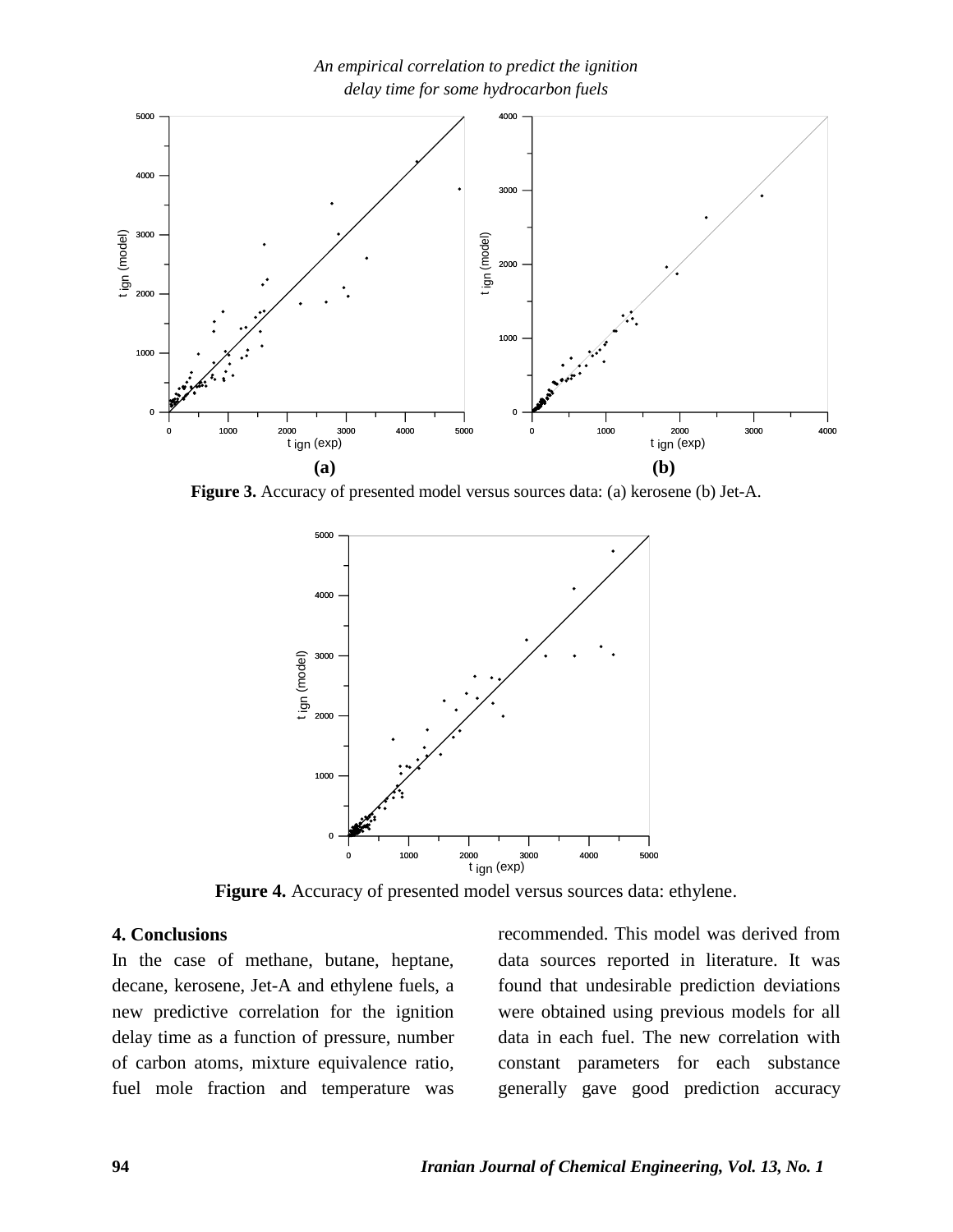relative to other models. To validate the proposed model, the ignition delay time data for each fuel have been examined and an overall average absolute relative deviation was calculated for each substance. The amount of AARD% in our model was much less than other correlations for the fuels and

 $R<sup>2</sup>$  value of total data is closer to 1. It was recognized that the available models in literature could predict only their data well. However, for the same fuel data from other literature, they could not predict accurately. The new model is able to correlate the total data for each fuel in different references well.

| <b>Nomenclature</b> |                                                |  |  |
|---------------------|------------------------------------------------|--|--|
| AARD%               | Average absolute relative deviation percentage |  |  |
| ARD%                | Average relative deviation                     |  |  |
| Е                   | Activation energy (cal/mol)                    |  |  |
| φ                   | Equivalence ratio                              |  |  |
| τ                   | Ignition delay time                            |  |  |
| μs                  | Microsecond                                    |  |  |

#### **References**

- [1] Irwin, R. E. A study of the spontaneous ignition delay of hot lean mixtures of gaseous hydrocarbon fuels and air in a flow system, MSc Thesis, McGill University, Montreal, (1957).
- [2] Horning, D. A study of the hightemperature autoignition and thermal decomposition of hydrocarbons, *Report No. TSD-135*, (2001).
- [3] Colket, M. B. and Spadaccini, L. J., "Scramjet fuels autoignition study", *J. Propul. Power.,* **17** (2), 315 (2001).
- [4] Davidson, D. F. and Hanson, R. K., "Interpreting shock tube ignition data", *Int. J. Chem. Kinet.,* **36** (9), 510 (2004).
- [5] Horning, D. C. Davidson, D. F. and Hanson, R. K., "Study of the hightemperature autoignition of nalkane/O2/Ar mixtures", *J. Propul. Power,* **18** (2), 363 (2002).
- [6] Imbert, B. Lafosse, F. Catoire, L. Paillard, C. E. and Khasainov, B., "Formulation reproducing the ignition delays simulated by a detailed mechanism: Application to n-heptane combustion", *Combust. Flame,* **155** (3), 380 (2008).
- [7] Balagurunathan, J. Investigation of ignition delay times of conventional (Jp-8) and synthetic (S-8) jet fuels: A shock tube study, MSc Thesis, University of Dayton, Dayton (2011).
- [8] Petersen, E. L. Davidson, D. F. and Hanson, R. K., "Ignition delay times of ram accelerator  $CH<sub>4</sub>/O<sub>2</sub>/diluent$  mixtures", *J. Propul. Power,* **15** (1), 82 (1999).
- [9] Petersen, E. L. Davidson, D. F. Rohrig, M. and Hanson, R. K., "Shock-induced ignition of high-pressure  $H_2-O_2-Ar$  and CH4-O2-Ar mixtures", Proceeding of *The 31st Joint Propulsion Conference and*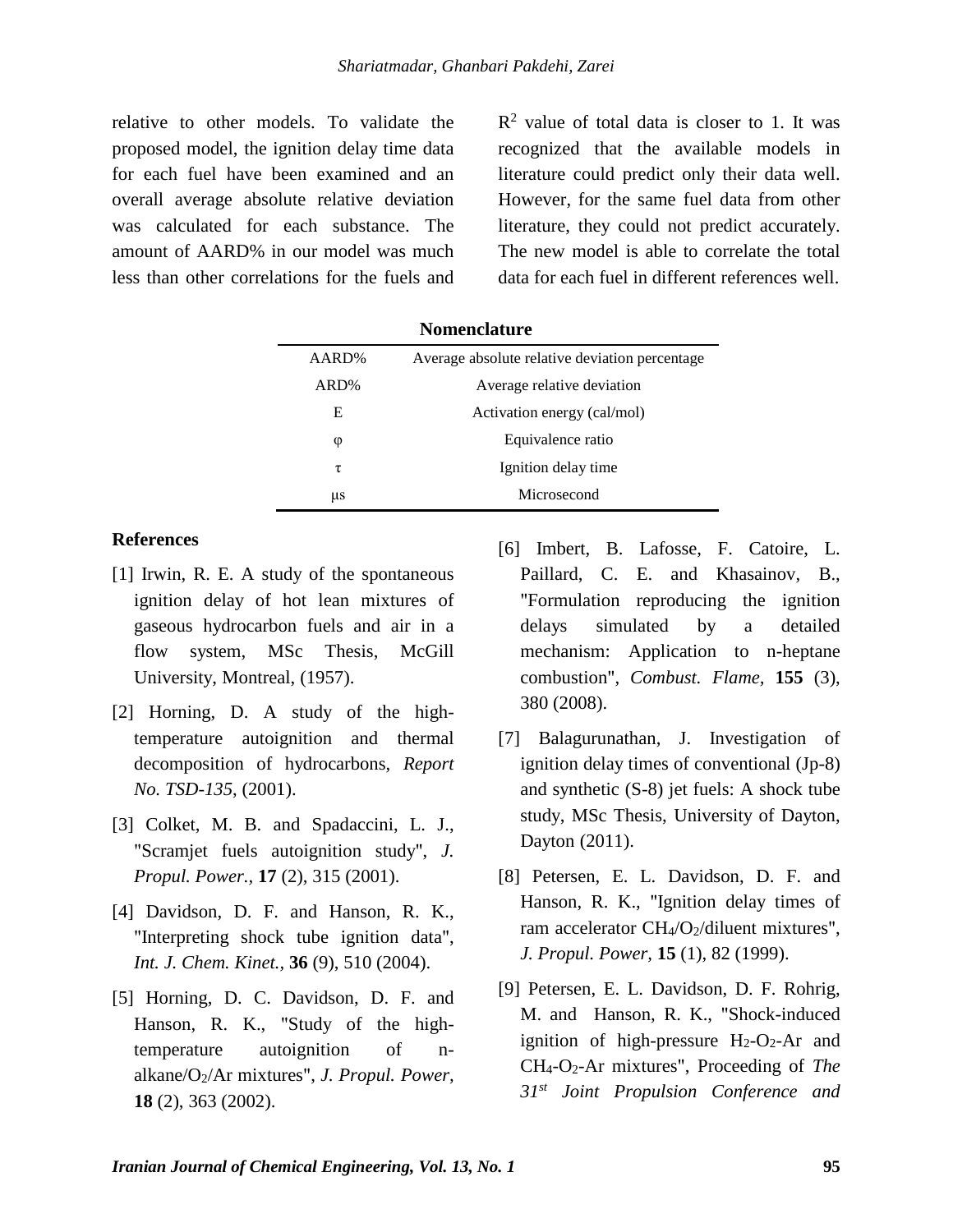*Exhibit, AIAA paper*, San Diego, California, United States, pp. 1-10 (1995).

- [10] Grillo, A. and Slack, M. W., "Shock tube study of ignition delay times in methane-oxygen-nitrogen-argon mixtures", *Combust. Flame,* **27**, 377 (1976).
- [11] Burcat, A. Farmer, R. F. and Matula, R. A., "Shock initiated ignition in heptaneoxygen-argon mixtures", Proceedings of *The 13th Int. Symp. on Shock Tubes and Waves*, Niagara Falls, USA, **13**, pp. 826–833 (1981).
- [12] Olchanski, E. and Burcat, A., "Decane oxidation in a shock tube", *Int. J. Chem. Kinet.,* **38** (12), 703 (2006).
- [13] Jinhu, L. Su, W. Honghao, H. Shengtao, Zh. Bingcheng, F. and Jiping, C., "Shock tube study of kerosene ignition delay at high pressures", *Phys. Mech. Astron.,* **55** (6), 947 (2012).
- [14] Vasu, S. S., Measurements of ignition times, OH time-histories, and reaction rates in jet fuel and surrogate oxidation systems, PhD Thesis, Stanford University, California, United States, (2010).
- [15] Edwards, T., "Liquid fuels and propellants for aerospace propulsion", *J. Propul. Power,* **19** (6), 1089 (2003).
- [16] Violi, A. Yan, S. Eddings, E. G. Sarofim, A. F. Granata, S. Faravelli, T. and Ranzi, E., "Experimental formulation and kinetic model for JP-8 surrogate mixtures", *Combust. Sci. Technol.,* **174** (11), 399 (2002).
- [17] Edwards, T. and Maurice, L. O., "Surrogate mixtures to represent complex aviation and rocket fuels", *J. Propul. Power,* **17** (2), 461 (2001).
- [18] Gueret, C. Cathonnet, M. Boettner, J. C. and Gaillard, F., "Experimental study and modeling of kerosene oxidation in a jet-stirred flow reactor", *[Proc. Combust.](http://www.sciencedirect.com/science/journal/15407489) [Inst.,](http://www.sciencedirect.com/science/journal/15407489)* **23**, 211 (1990).
- [19] Dean, A. J. Penyazkov, O. G. Sevruk, K. L. and Varatharajan, B., "Ignition of aviation kerosene at high temperatures", Proceeding of The *20th Int. Coll. on the Dynamics of Explosions and Reactive Systems (ICDERS)*, Montreal, Canada, **31**, pp. 1-4 (2005).
- [20] Zhukov, V. P. Sechenov, V. A. and Starikovskiy, A. Y., "Autoignition of kerosene (Jet-A)/air mixtures behind reflected shock waves", *Fuel,* **126**, 169 (2014).
- [21] Saxena, S. Kahandawala, M. S. P. and Sidhu, S. S., "A shock tube study of ignition delay in the combustion of ethylene", *Combust. Flame,* **158** (6), 1019 (2011).
- [22] Baker, J. A. and Skinner, G. B., "Shocktube studies on the ignition of ethyleneoxygen-argon mixtures", *Flame,* **19**, 347 (1972).
- [23] Hidaka, Y. Kataoka, T. and Suga, M., ["A shock-tube investigation of ignition](https://www.jstage.jst.go.jp/A_PRedirectJournalInit?sryCd=bcsj1926&noVol=47&noIssue=9&kijiCd=47_9_2166&screenID=AF06S010)  [in ethylene–oxygen–argon mixtures"](https://www.jstage.jst.go.jp/A_PRedirectJournalInit?sryCd=bcsj1926&noVol=47&noIssue=9&kijiCd=47_9_2166&screenID=AF06S010), *Bull. Chem. Soc. Jpn.,* **47** (9), 2166 (1974).